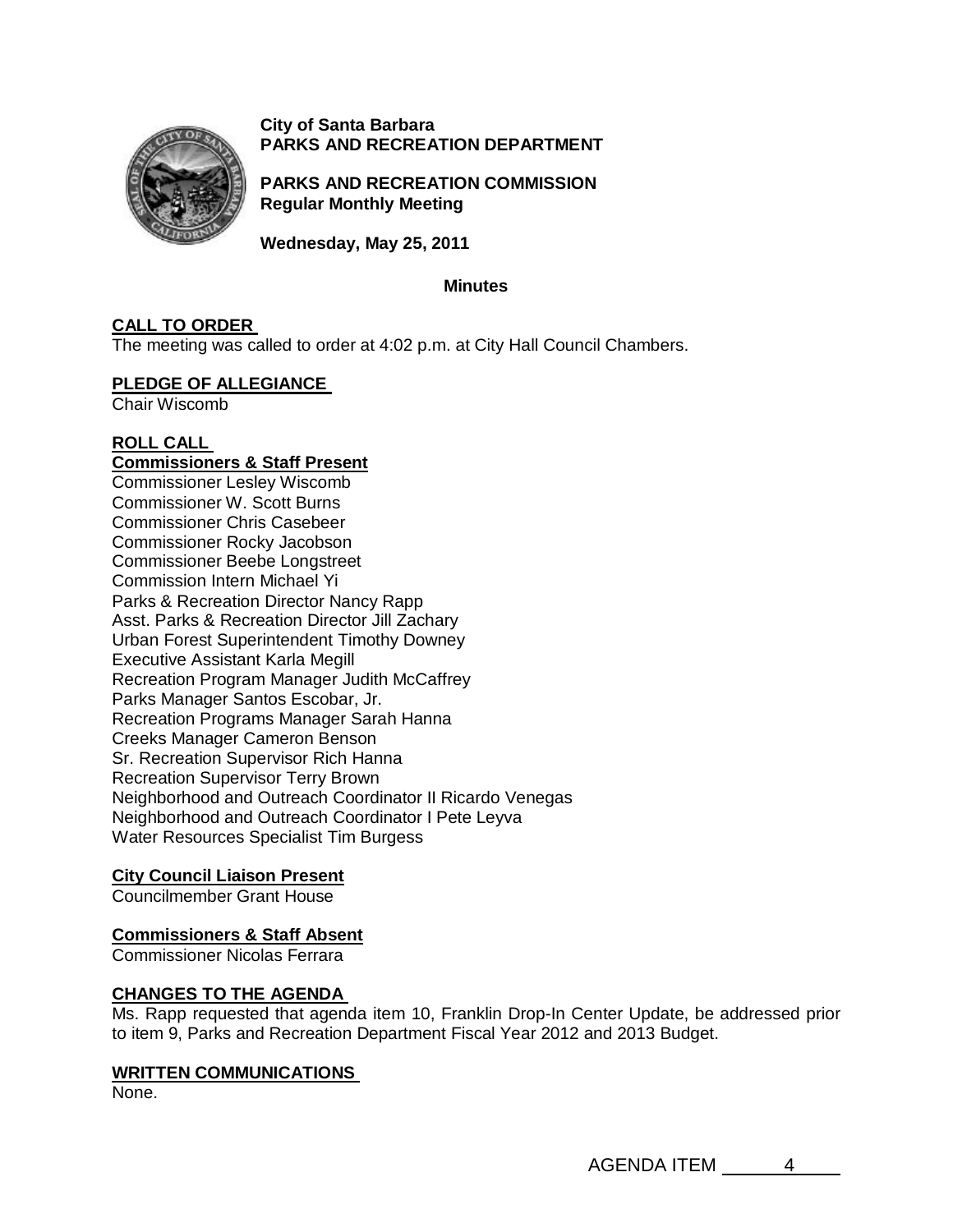## **PUBLIC COMMENT**

No one wished to speak.

### **[COMMUNITY SERVICE RECOGNITION](http://santabarbara.granicus.com/MediaPlayerFrameHandler.php?view_id=&clip_id=4117&meta_id=163520)**

Ms. Rapp briefed the Commission that Rich Hanna, Senior Recreation Supervisor, Aquatics, received the R. F. McFarland Award at the Santa Barbara Athletic Round Table Hall of Fame Banquet on Monday evening.

Commissioner Casebeer, Past President and current Board Member of the Santa Barbara Athletic Round Table, recognized Mr. Hanna and made the presentation.

### **1. [Recognition of the Fire Fighters and Police Officers Associations and PAL for](http://santabarbara.granicus.com/MediaPlayerFrameHandler.php?view_id=&clip_id=4117&meta_id=163524)  [their Support of the Eggstravaganza -](http://santabarbara.granicus.com/MediaPlayerFrameHandler.php?view_id=&clip_id=4117&meta_id=163524) For Action**

Recommendation: That the Commission recognize Santa Barbara Firefighter and Santa Barbara Police Officer Associations, and Police Activities League for their support of the annual Eggstravaganza Egg Hunt.

Documents:

- Staff Report

- Staff PowerPoint

Speakers:

- Staff: Terry Brown, Recreation Supervisor
- Members of the Public: Mike DePonce, Fire Captain; Hank Homburg, Fire Engineer

## **2. [Recognition of Annual Lower Westside Neighborhood Easter Egg Hunt Volunteers](http://santabarbara.granicus.com/MediaPlayerFrameHandler.php?view_id=&clip_id=4117&meta_id=163527)  - [For Action](http://santabarbara.granicus.com/MediaPlayerFrameHandler.php?view_id=&clip_id=4117&meta_id=163527)**

Recommendation: That the Commission recognize community volunteers for their service during the Annual Lower Westside Neighborhood Easter Egg Hunt

Documents:

- Staff Report
- Staff PowerPoint

Speakers:

- Staff: Pete Leyva, Neighborhood and Outreach Services Coordinator
- Members of the Public: None

### **3. [Recognition of Mormons Helping Hands Program](http://santabarbara.granicus.com/MediaPlayerFrameHandler.php?view_id=&clip_id=4117&meta_id=163529) - For Action**

Recommendation: That the Commission recognize the Mormons Helping Hands Program volunteers for their volunteer services to help maintain Alice Keck Park Memorial Garden.

Documents:

- Staff Report
- Staff PowerPoint

Speakers:

- Staff: Santos Escobar, Parks Manager
- Members of the Public: Scott Houston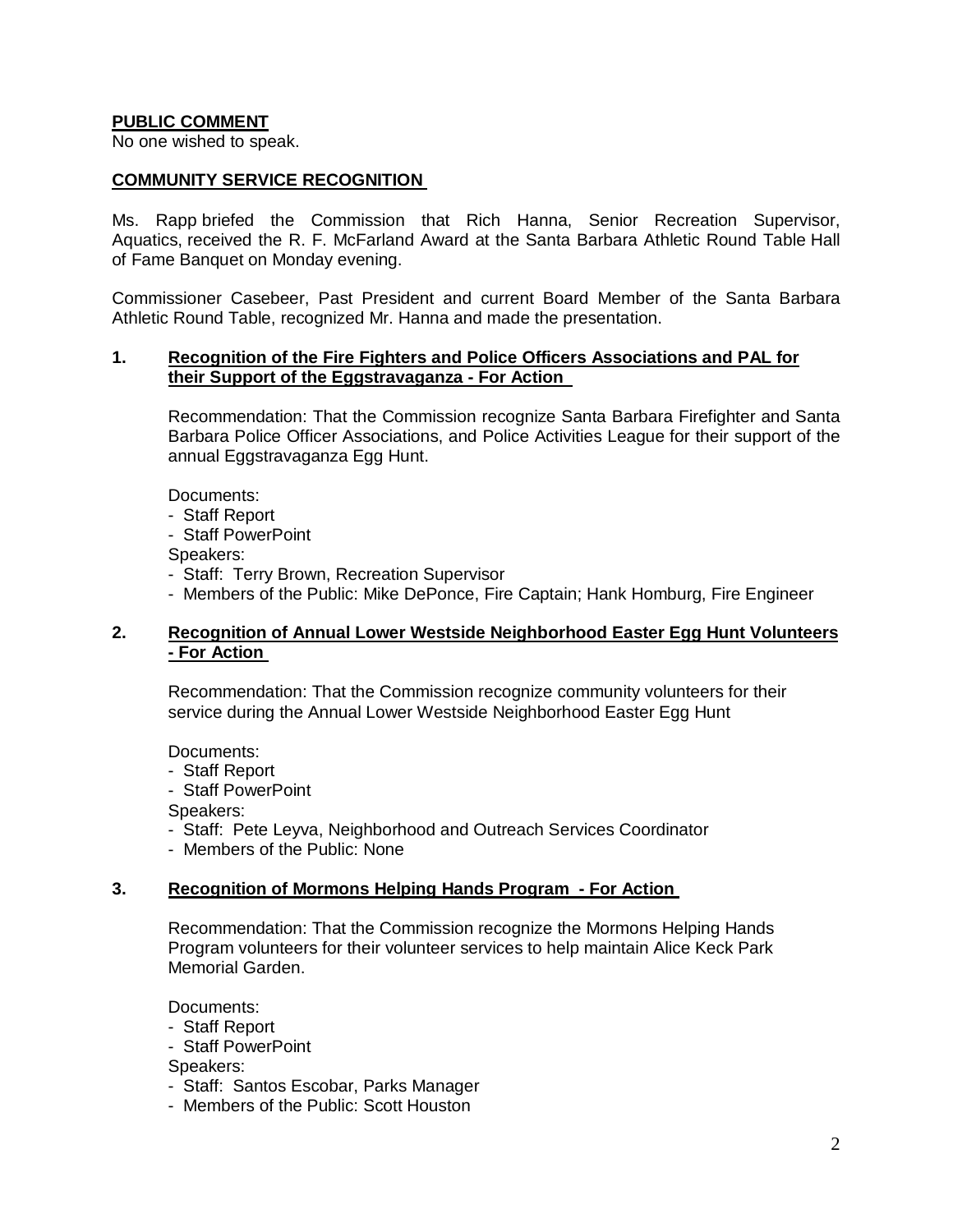## **[COMMISSIONER COMMITTEE ASSIGNMENT REPORTS](http://santabarbara.granicus.com/MediaPlayerFrameHandler.php?view_id=&clip_id=4117&meta_id=163531)**

Commissioner Longstreet reported on the activities of the Neighborhood Advisory Council.

Commissioner Casebeer reported on the activities of the Creeks Advisory Committee.

Commissioner Jacobson reported on the activities of the Santa Barbara Youth Council.

Chair Wiscomb reported on the activities of the Street Tree Advisory Committee. She further reported on the Youth Council Subcommittee activities.

### **[COMMISSION AND STAFF COMMUNICATIONS](http://santabarbara.granicus.com/MediaPlayerFrameHandler.php?view_id=&clip_id=4117&meta_id=163533)**

### **4. [City Council to hear appeal of Parks and Recreation Commission decision on 507](http://santabarbara.granicus.com/MediaPlayerFrameHandler.php?view_id=&clip_id=4117&meta_id=163534)  [Brosian Way.](http://santabarbara.granicus.com/MediaPlayerFrameHandler.php?view_id=&clip_id=4117&meta_id=163534)**

Ms. Zachary briefed the Commission that an appeal has been filed regarding the two Eucalyptus trees at 507 Brosian Way. She said that the appeal was scheduled to be heard by City Council on June 26th; however, since then, staff has determined that the third tree, for which the Commission postponed a decision, will be brought back to the Commission at the June 22nd meeting. Ms. Zachary said staff is working with the City Clerk's Office staff and the appellants to reschedule the appeal for late July.

Ms. Zachary briefed the Commission that staff has scheduled a community meeting for Wednesday, June 8th at 6PM, at the MacKenzie Adult Building. She said the purpose of the meeting is to have a discussion about the Ficus Trees on Upper State Street. Ms. Zachary said there are over a dozen trees on upper State Street, and over the years, there have been a range of issues associated with the management and maintenance of them given the infrastructure surrounding the trees. She said several of the trees have been lost recently, and it looks as though more may need to be removed soon. Ms. Zachary said that the Street Tree Advisory Committee has done a great deal of work to come up with some recommendations, but before staff brings those recommendations to the Commission, staff wants to have a community meeting to talk about some of the issues with the trees and some of the preliminary recommendations of the Street Tree Advisory Committee so that some of the public input can be presented. Ms. Zachary indicated the noticing will go out to adjacent land owners within 500 feet within the 3100 to 3500 block of State Street.

### **[YOUTH COUNCIL REPORT](http://santabarbara.granicus.com/MediaPlayerFrameHandler.php?view_id=&clip_id=4117&meta_id=163536)**

Youth Inter Yi provided this report.

### **[CONSENT CALENDAR](http://santabarbara.granicus.com/MediaPlayerFrameHandler.php?view_id=&clip_id=4117&meta_id=163538)**

### **5. [Summary of Council Actions -](http://santabarbara.granicus.com/MediaPlayerFrameHandler.php?view_id=&clip_id=4117&meta_id=163539) For Information**

**6. [Approval of Minutes -](http://santabarbara.granicus.com/MediaPlayerFrameHandler.php?view_id=&clip_id=4117&meta_id=163540) For Action**

Recommendation: That the Commission waive the reading and approve the minutes of the regular meeting of April 27, 2011.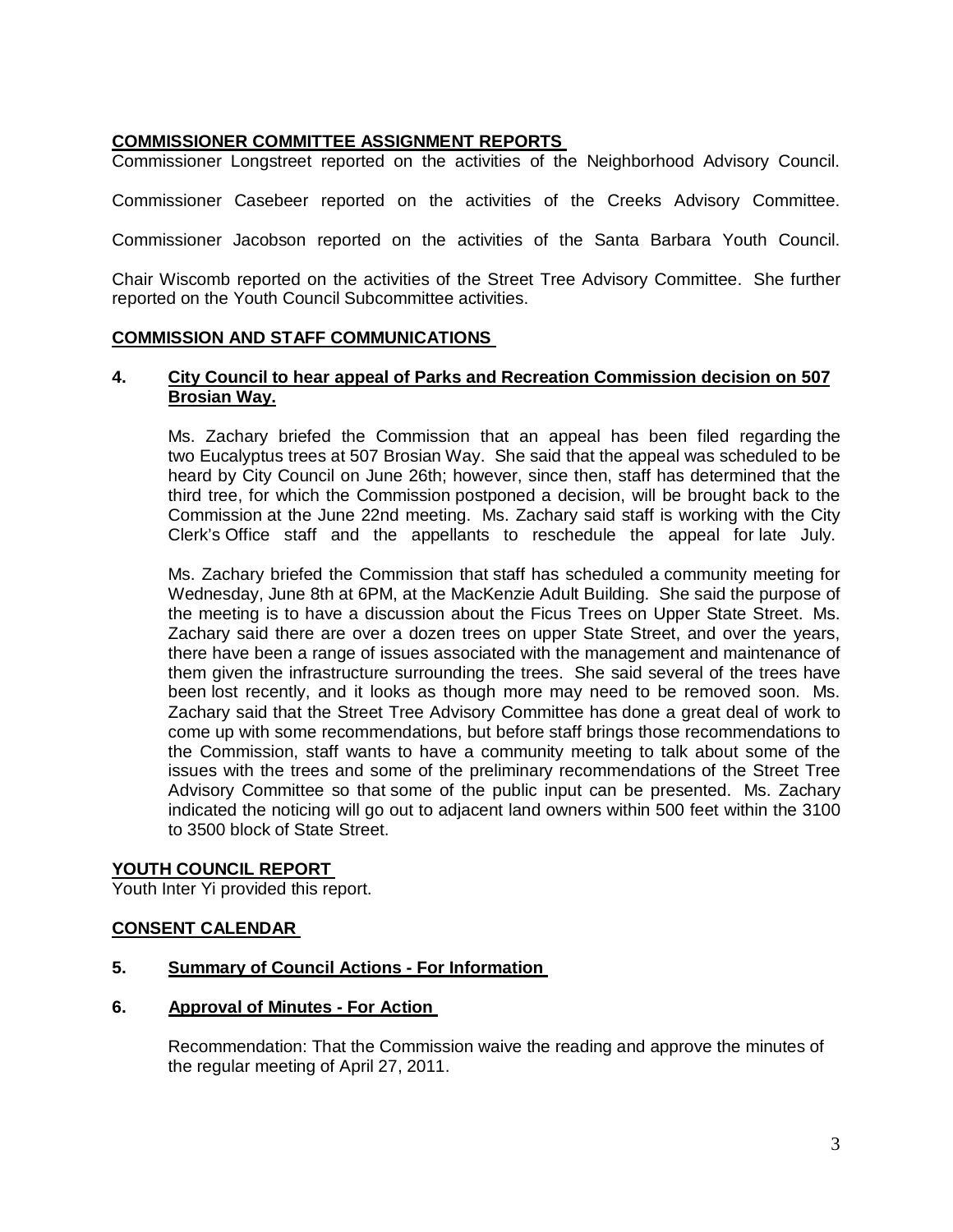**Commissioner Chris Casebeer moved, seconded by Commissioner W. Scott Burns, and passed 4/0 to waive the reading and approve the minutes of the regular meeting of April 27, 2011.** 

**Commissioner Longstreet abstained.**

# **[STREET TREE ADVISORY COMMITTEE ITEMS](http://santabarbara.granicus.com/MediaPlayerFrameHandler.php?view_id=&clip_id=4117&meta_id=163543)**

# **7. [Street Tree Advisory Committee Recommendations -](http://santabarbara.granicus.com/MediaPlayerFrameHandler.php?view_id=&clip_id=4117&meta_id=163544) For Action**

Recommendation: That the Commission:

Documents:

- Staff Report
- Staff PowerPoint

Speakers:

- Staff: Tim Downey, Urban Forest Superintendent
- Members of the Public: Item7A(1) Peter Debrumkops

## **A. [Conditionally approve the following Setback Tree removal request.](http://santabarbara.granicus.com/MediaPlayerFrameHandler.php?view_id=&clip_id=4117&meta_id=163546)**

## **1. [52 Calle Capistrano -](http://santabarbara.granicus.com/MediaPlayerFrameHandler.php?view_id=&clip_id=4117&meta_id=163547) Tipuana tipu, Tipu - Peter and Kathryn [Debrunkops](http://santabarbara.granicus.com/MediaPlayerFrameHandler.php?view_id=&clip_id=4117&meta_id=163547)**

**Commissioner Beebe Longstreet moved, seconded by Commissioner Chris Casebeer, and passed 5/0 to accept the Street Tree Advisory Committee recommendation for removal and replacement of trees at 52 Calle Capistrano.**

- **B. [Approve the following Street Tree Master Plan changes.](http://santabarbara.granicus.com/MediaPlayerFrameHandler.php?view_id=&clip_id=4117&meta_id=163560)** 
	- **1. 2400 - [3000 blocks of De La Vina St. -](http://santabarbara.granicus.com/MediaPlayerFrameHandler.php?view_id=&clip_id=4117&meta_id=163561) Varying parkway sizes.**

**Commissioner Beebe Longstreet moved, seconded by Commissioner Rocky Jacobson, and passed 5/0 to accept the tree list as provided by the Street Tree Advisory Committee for the 2400 - 3000 blocks of De La Vina Street.** 

**2. 200 - [400 blocks of W. Valerio St. -](http://santabarbara.granicus.com/MediaPlayerFrameHandler.php?view_id=&clip_id=4117&meta_id=163562) Add a shade tree.** 

**Commissioner Chris Casebeer moved, seconded by Commissioner Beebe Longstreet, and passed 5/0 to accept the Street Tree Advisory Committee recommendation to adopt the Sweetshade tree for the 200 - 400 blocks of W. Valerio Street**

**3. [3100 block of Lucinda Lane](http://santabarbara.granicus.com/MediaPlayerFrameHandler.php?view_id=&clip_id=4117&meta_id=163563)**

**Commissioner Rocky Jacobson moved, seconded by Commissioner Beebe Longstreet, and passed 5/0 to accept the Street Tree Advisory Committee recommendation to change the designated street tree from the Australian Willow to the Flaxleaf Paperbark for the 3100 block of Lucinda Lane.**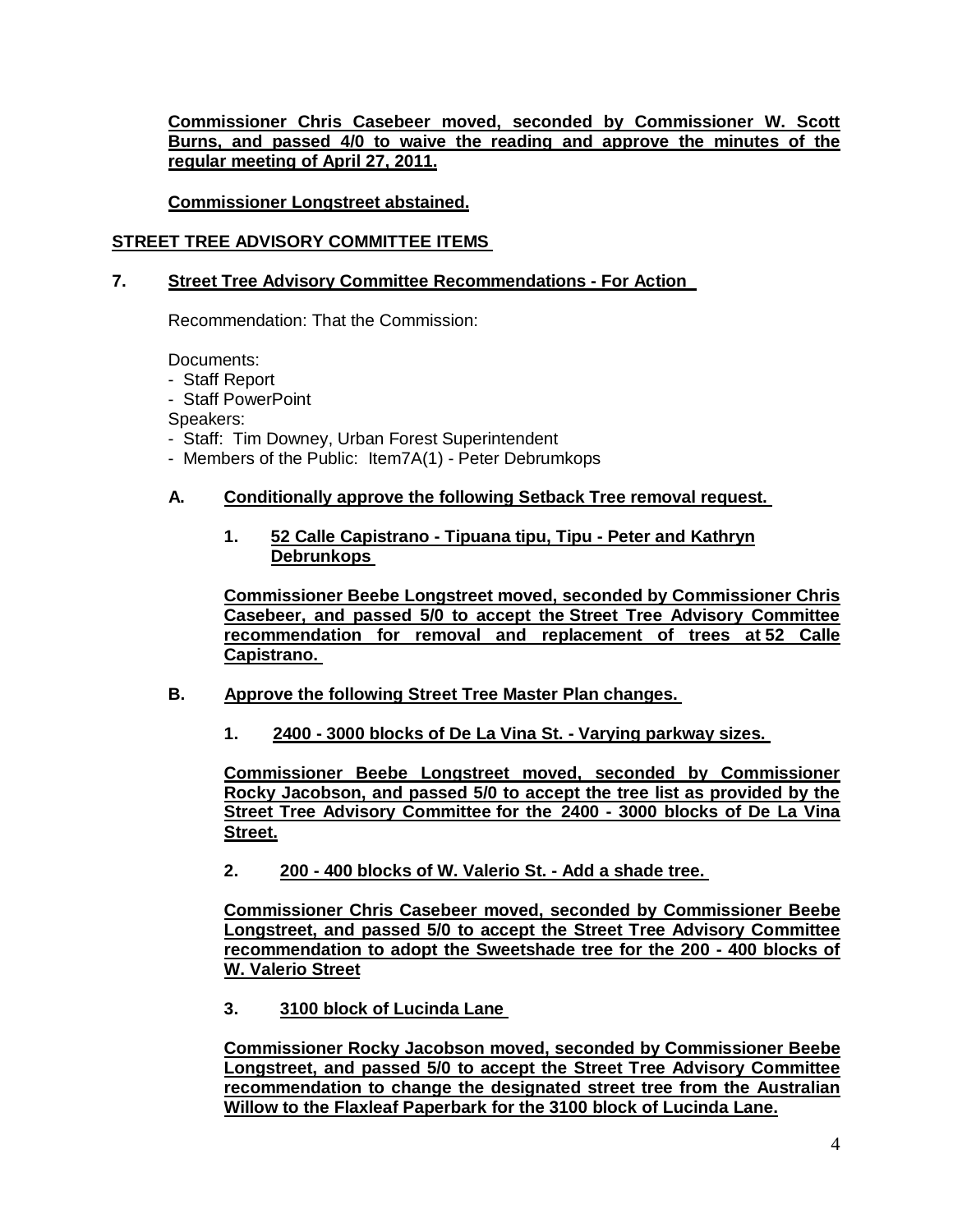## **NEW BUSINESS**

### **8. [MacKenzie Park Parking Lot Storm Water Infiltration Project -](http://santabarbara.granicus.com/MediaPlayerFrameHandler.php?view_id=&clip_id=4117&meta_id=163570) For Information**

Recommendation: That the Commission receive a report on the MacKenzie Park Parking Lot Storm Water Infiltration Project.

Documents:

- Staff Report

- Staff PowerPoint

Speakers:

- Staff: Cameron Benson, Creeks Manager; Tim Burgess, Water Resources Specialist
- Members of the Public: None

### **OLD BUSINESS**

### **10. [Franklin Drop-In Center Update -](http://santabarbara.granicus.com/MediaPlayerFrameHandler.php?view_id=&clip_id=4117&meta_id=163572) For Information**

Recommendation: That Commission receive a report on the Franklin Youth Drop In Center.

Documents:

- Staff Report
- Staff PowerPoint

Speakers:

- Staff: Ricardo Venegas, Neighborhood and Outreach Services Coordinator; Carmen Garcia, Youth Center Coordinator
- Members of the Public: None

### **9. [Parks and Recreation Department Fiscal Year 2012 and 2013 Budget](http://santabarbara.granicus.com/MediaPlayerFrameHandler.php?view_id=&clip_id=4117&meta_id=163576) - For Action**

Recommendation: That the Commission recommend to City Council the approval of the Park and Recreation Department General Fund, Creeks Fund, Golf Fund, and Capital Fund Budgets and Fees and Charges Schedule as proposed for Fiscal Year 2012 and 2013.

Documents:

- Staff Report

- Staff PowerPoint

Speakers:

- Staff: Nancy Rapp, Parks & Recreation Director; Jill Zachary, Assistant Parks & Recreation Director

- Members of the Public: None

Ms. Rapp briefed the Commission that there is one change to the budget, but does not involve any change in funds; the Department is working with the Finance Department to combine two Recreation Programs--6121, Facilities and Special Events, and 6131, Cultural Arts. She said these programs are the same types of activities, supervised by the same person, so for convenience and simplification, combining them makes sense. Ms. Rapp said that no action is required by the Commission regarding this process,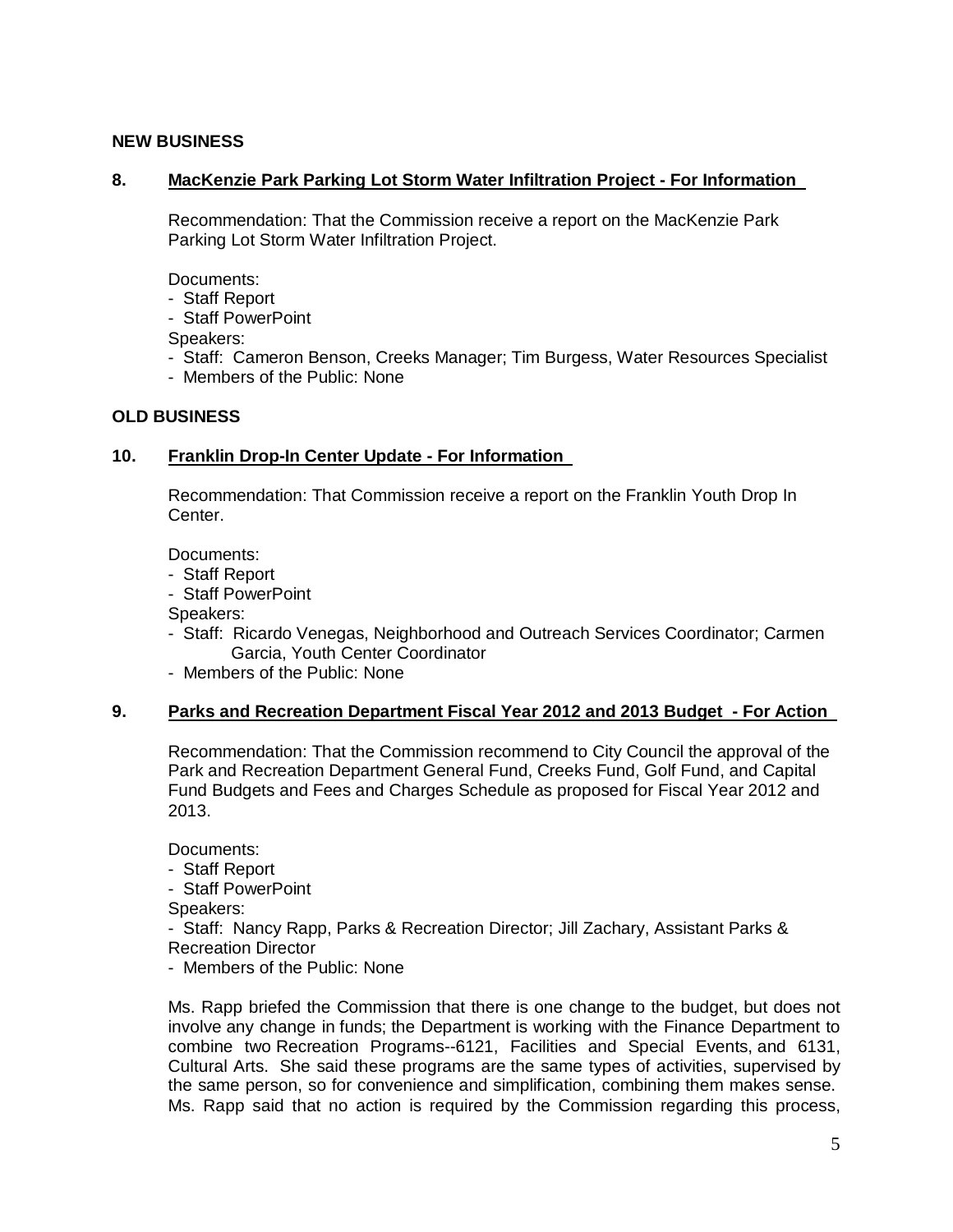because there is no change in funding. Ms. Rapp said she simply wanted them to be aware of the change.

Ms. Rapp notified the Commission of upcoming City Council budget meetings and stated that adoption of the budget is scheduled for Tuesday, June 21st.

## **CREEKS FUND:**

**Commissioner Beebe Longstreet moved, seconded by Commissioner Rocky Jacobson, and passed 5/0 to recommend to City Council the approval of the Parks and Recreation Department Creeks Fund for Fiscal Year 2012 and 2013 as proposed with the recommendations of the Creeks Advisory Committee.** 

### **GOLF FUND:**

Commissioner Longstreet commented that many years ago when the Golf Fund was flush and the General Fund was not, the General Fund borrowed money from the Golf Course Fund. She commented that at this point in time, the City General Fund owes the support back to the Golf Course to keep it going and healthy. She said she is pleased to see the recommendations given; there is risk involved, but it is risk that should be backed by the City, because there were times when the City has asked for things from the Golf Course. Ms. Longstreet said she supports giving the Golf Course the opportunity to turn things around; none of the affects on the Golf Course were due to problems in the Golf Course itself, rather a combination of projects, weather, and the economy.

Chair Wiscomb concurred with Commissioner Longstreet's comments, and said the Golf Advisory Committee worked very hard. She thanked Intern Yi on his suggestions regarding fees for youth. Ms. Wiscomb commented that the Maintenance Pro Shop and Concessions have been working together on solutions to improve the golf experience and increase rounds and revenues, and concurred that the General Fund should support the Golf Course. She said that having a Municipal Golf Course is great for the Santa Barbara community. She further agreed that construction projects and the downturn in the economy affected the Golf Course.

Ms. Rapp clarified that the Golf Course budget does not include any designated funding from the General Fund, and any reference is more about the renegotiation of the construction loan that did come from the General Fund, which the Golf Course will be paying back, as it has other loans in the past.

### **Commissioner Beebe Longstreet moved, seconded by Commissioner Chris Casebeer, and passed 5/0 to recommend to City Council the approval of the Parks and Recreation Department Golf Fund including fees as proposed for Fiscal Year 2012 and 2013.**

### **CAPITAL FUND:**

Chair Wiscomb stated that when she was present at one of the City Council meetings where the Capital Fund budget was being presented and the \$200,000 for the Chase Palm Park Playground Replacement Project came up, Mayor Schneider wanted to pursue possible use of Redevelopment Agency funds for that project. She said she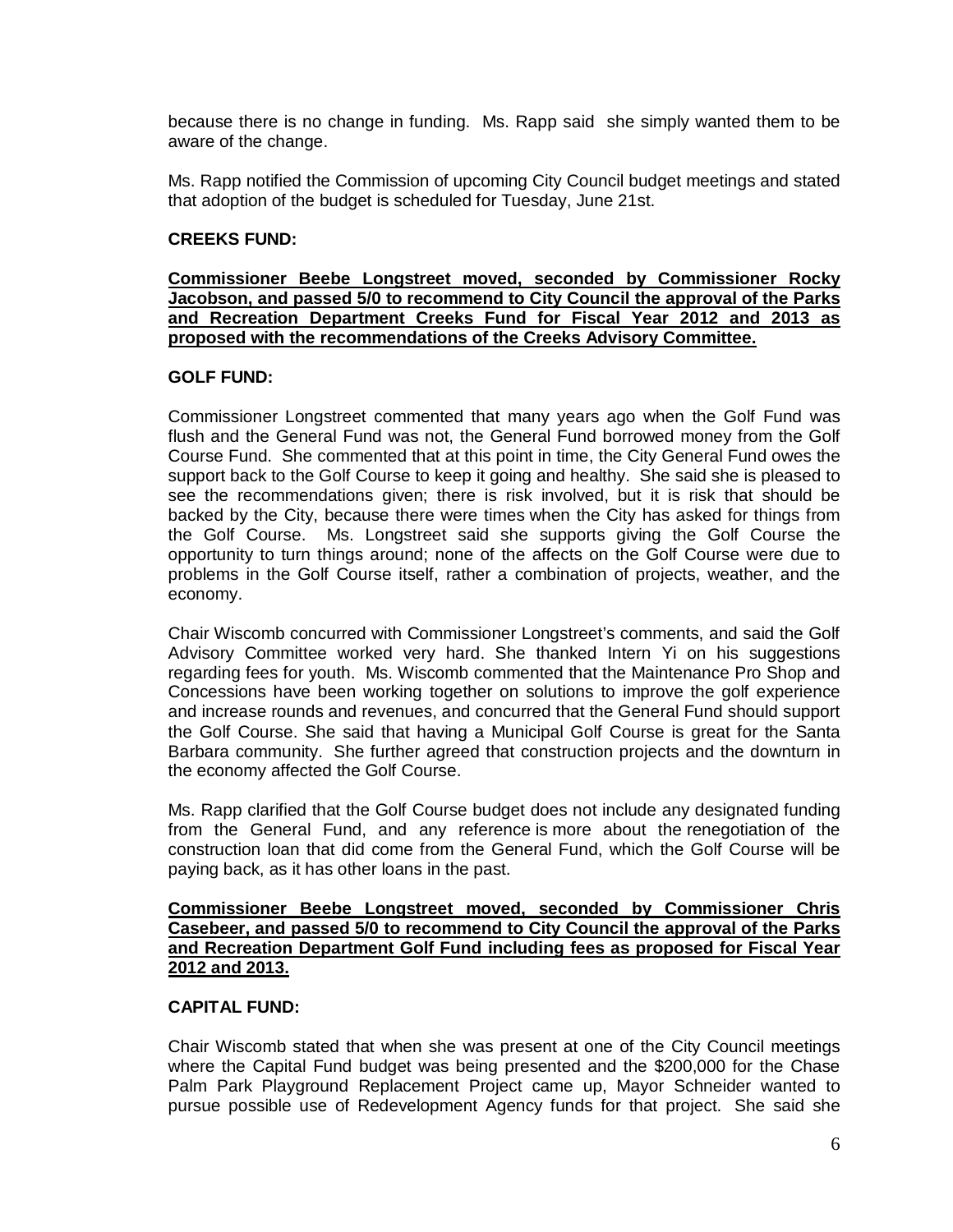would like the Commission to make a recommend that if that particular item gets Redevelopment Agency funding, that the allocated \$200,000 go into one of the Department's other much needed projects in the City.

Ms. Zachary indicated that staff has identified Chase Palm Park Playground as a potential for Redevelopment Agency funding. She said there are a number of projects staff is working on that currently only have General Fund support and are not in the RDA Zone. Ms. Zachary said that one of those projects is the replacement of the lower segments of the Mesa Lane Stairs, on which the Commission will be briefed in July. She said staff just received the draft 30% preliminary plans for the project and are planning to submit for Planning and Review this summer. Ms. Zachary said the proposed two-year budget includes potential partial funding for construction of the project. Staff anticipates construction will be \$600,000. She said the Commission might want to consider that project. She said it will be ready to go, it is needed, it does provide public benefit, and staff has always intended to find grant funding for the project.

Ms. Zachary highlighted other projects in the RDA Zone.

Chair Longstreet asked whether it is better to identify a specific project or refer to the Department's extensive capital needs list. She said there are so many projects staff can bring forward.

Ms. Rapp suggested a stronger position for the Commission would be to identify a specific project, only because Council will be giving staff direction to finalize the budget. She said at this point they need to indicate that level of detail. She further said that it is a good idea to indicate it is one of many unfunded deferred maintenance projects in the City. She said that in reviewing all of the projects, she and Ms. Zachary believe that it actually would have a higher level of priority because it has some current funding and is underway.

Commissioner Longstreet asked if the \$200,000 is dedicated capital funding or is it General Fund money. Ms. Rapp said that the Mayor asked whether the \$200,000 could qualify for RDA funds, and she then suggested that it could be used for another Parks and Recreation project. She said that discussion did take place as part of the Police Department budget discussion and trying to look for opportunities to fund other City priorities. Ms. Rapp said the \$200,000 is General Fund monies proposed to be spent in the capital budget; they could be shifted over and be spent on operations, but as onetime money.

**Commissioner Beebe Longstreet moved, seconded by Commissioner Chris Casebeer, and passed 5/0 to recommend to City Council the approval of the Parks and Recreation Department Capital Fund as proposed for Fiscal Year 2012 and 2013, and if Redevelopment Agency monies become available for improvements at Chase Palm Park, the Commission strongly recommends the allocated money be used at Mesa Lane Steps to continue the project and give leverage for grant funding in the future, with a comment that the Commission continues to be concerned about the lengthy capital projects in the parks and the lack of funding.** 

## **GENERAL FUND:**

Chair Wiscomb commented that the Administration budget, as proposed, has money to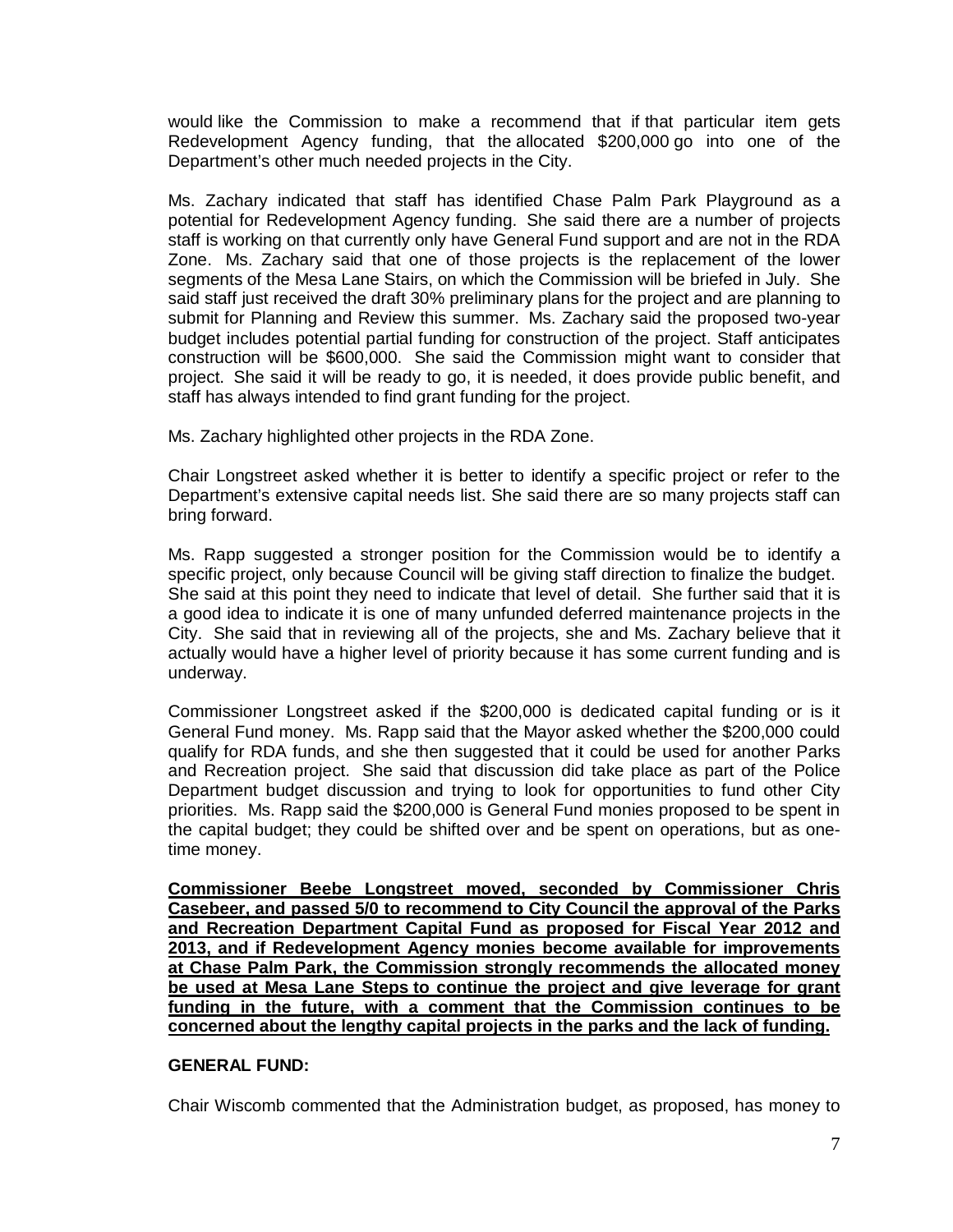assess and develop a comprehensive Parks Volunteer Program, something the Department does not currently have. She said the Department sponsors volunteer events and volunteer days, but there is a great opportunity to create a comprehensive Parks Volunteer Program. She said the program could help offset staff reductions and support park maintenance services. Ms. Wiscomb said volunteers could perform basic maintenance tasks. She said the problem with the volunteer program is not in the development, but with implementing a comprehensive volunteer program. She said that her further recommendations would be that the Commission makes a recommendation that the City Council:

- Support staff additions in Fiscal Year 2013 and future years to implement the Parks Volunteer Program.
- Authorize establishing standard design guidelines to be used in the design of public spaces that have aesthetic benefits yet be easy to maintain and project proponents must present annual maintenance costs and sources of funding involving designs of proposed improvements or establishment of parkways in public spaces maintained by the Parks Department.
- Authorize the Commission to have equal input with other Boards and Commissions involving the designs of proposed spaces, improvements, open spaces, parkways, public spaces etc. that are eventually maintained by Parks and Recreation department.
- Authorize staff to review the Integrated Pest Management (IPM) standards to identify potential practices, if any that may result in reduced maintenance man-hours for 2013 with minimal compromise to established IPM practices.

Ms. Wiscomb stated that in 2002 when the IPM program was implemented, IPM proponents agreed to establish a volunteer program for IPM, but the program was never implemented.

Commissioner Longstreet agreed that additional staff is needed to implement the volunteer program, but she said that volunteers do not replace a skilled workforce. She said that the current level of service cannot be maintained without a loss of horticultural resources in our parks. She said she wants to acknowledge that this level of service is not sustainable even if we get volunteers.

Commissioner Casebeer concurred with Commissioner Longstreet. He said in order to create volunteer programs, staff time and energy is needed; it is a major undertaking.

Commissioner Burns concurred. He said that the volunteer program could be tied in with the IPM Program.

Michael Yi interjected that the Youth Council wants to make sure that no more recreation programs are cut because participation in youth programs provide positive outlets for youth and reduce gang violence.

Commissioner Longstreet agreed and said that the focus of Recreation Programs is prevention, and programs that focus on prevention should not be cut, they should be expanded.

## **INTERN MICHAEL YI DEPARTED AT 6:14 PM.**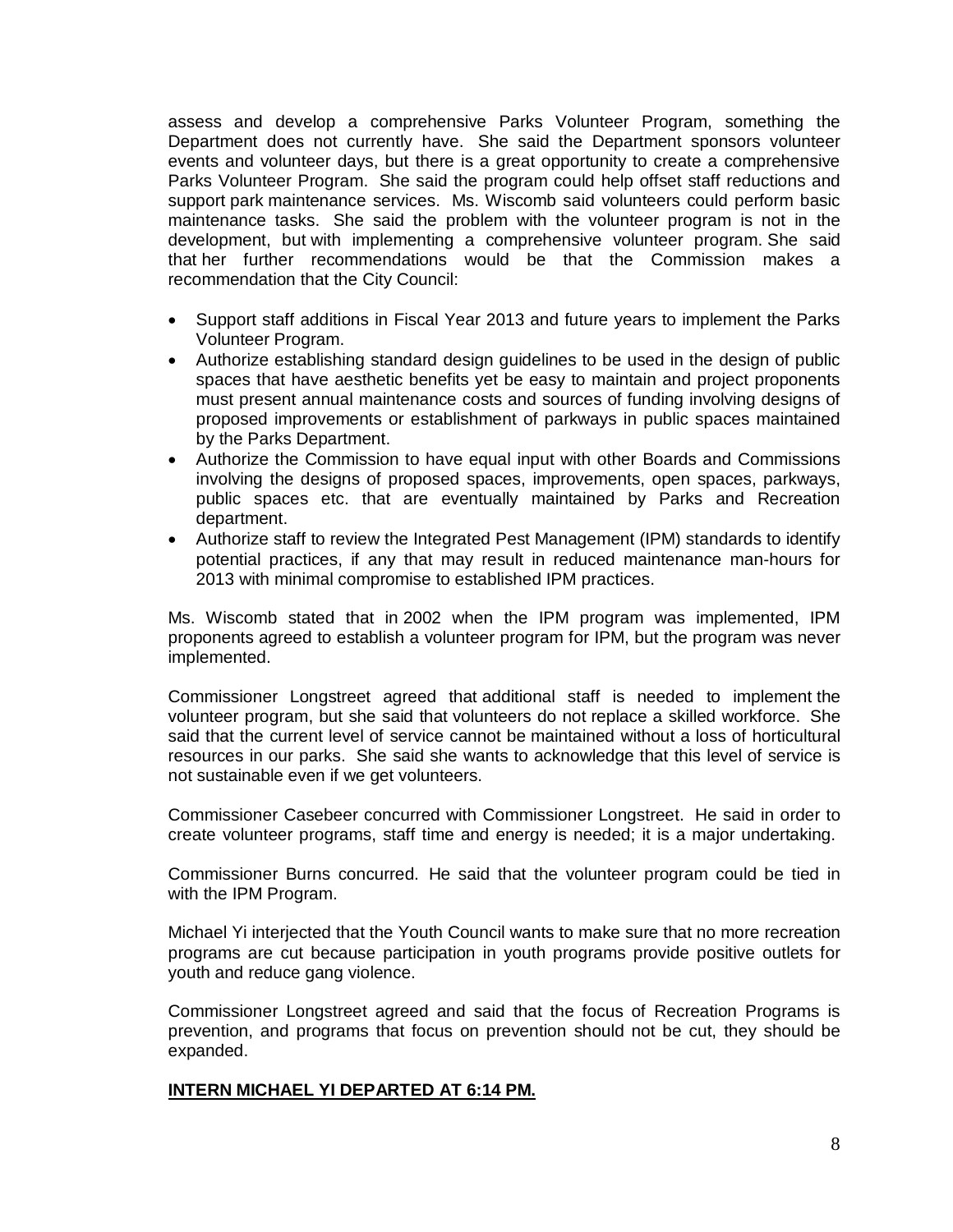Commissioner Jacobson suggested that staff approach individuals who have participated in the Memorial Tree and Bench Program and ask them to maintain the areas of the trees/benches they have memorialized.

Commissioner Longstreet expressed that the City is wasting money putting in projects that cannot be maintained. She stressed that it needs to be looked at that way. She said she would like to see maintenance costs and sources of funding being identified before a project gets to design approval. Ms. Longstreet said there needs to be a way to weigh in on it earlier as a Department.

Regarding Integrated Pest Management, Chair Wiscomb asked the Commissioners if they have comments possibly identifying potential practices that may result in reduced maintenance man-hours Fiscal Year 2013.

Chair Wiscomb said she would like to see a commented that in these tough economic times, there is an increased demand for free or reduced cost services, and the amount of free services offered by the Department has been reduced; the Commission is concerned about that.

Commissioner Casebeer said he would like to see a statement that emphasizes the need and importance to maintain Neighborhood and Outreach Services, social programs, and recreational programs directed to the less fortunate and that the City not balance the budget on the backs of the less fortunate.

Commissioner Longstreet said that the City should not only *not* balance the budget on the backs of the less fortunate, but realize the cost-savings to the community through neighborhood programs that prevent violence; the Parks and Recreation Department is a complete partner with all the other agencies that provide a tremendous service.

Commissioner Casebeer commented that maintaining and/or implementing Parks and Recreation programs now will save costs in the future (police, jails, drug rehabilitation, etc.).

The Commission expressed concern for the cuts that have taken place in the area of Recreation Programs and staffing and cannot afford to lose any more.

**Commissioner Beebe Longstreet moved, seconded by Commissioner Chris Casebeer, and passed 5/0 to recommend to City Council the approval of the Parks and Recreation Department General Fund and Fees and Charges Schedule as proposed for Fiscal Year 2012 and 2013 with the recommendations that will be crafted out of their comments and that they want to acknowledge the hard work of all of the staff who have risen to the occasion during these tough times and moved programs forward and been innovative, both in parks and in recreation, and are proud of the department.** 

**Commissioner W. Scott Burns moved, seconded by Commissioner Beebe Longstreet, and passed 5/0 to give the Commission Chair the authority to work with staff to craft the Commission's comments and approve them without further review by the rest of the Commission members.**